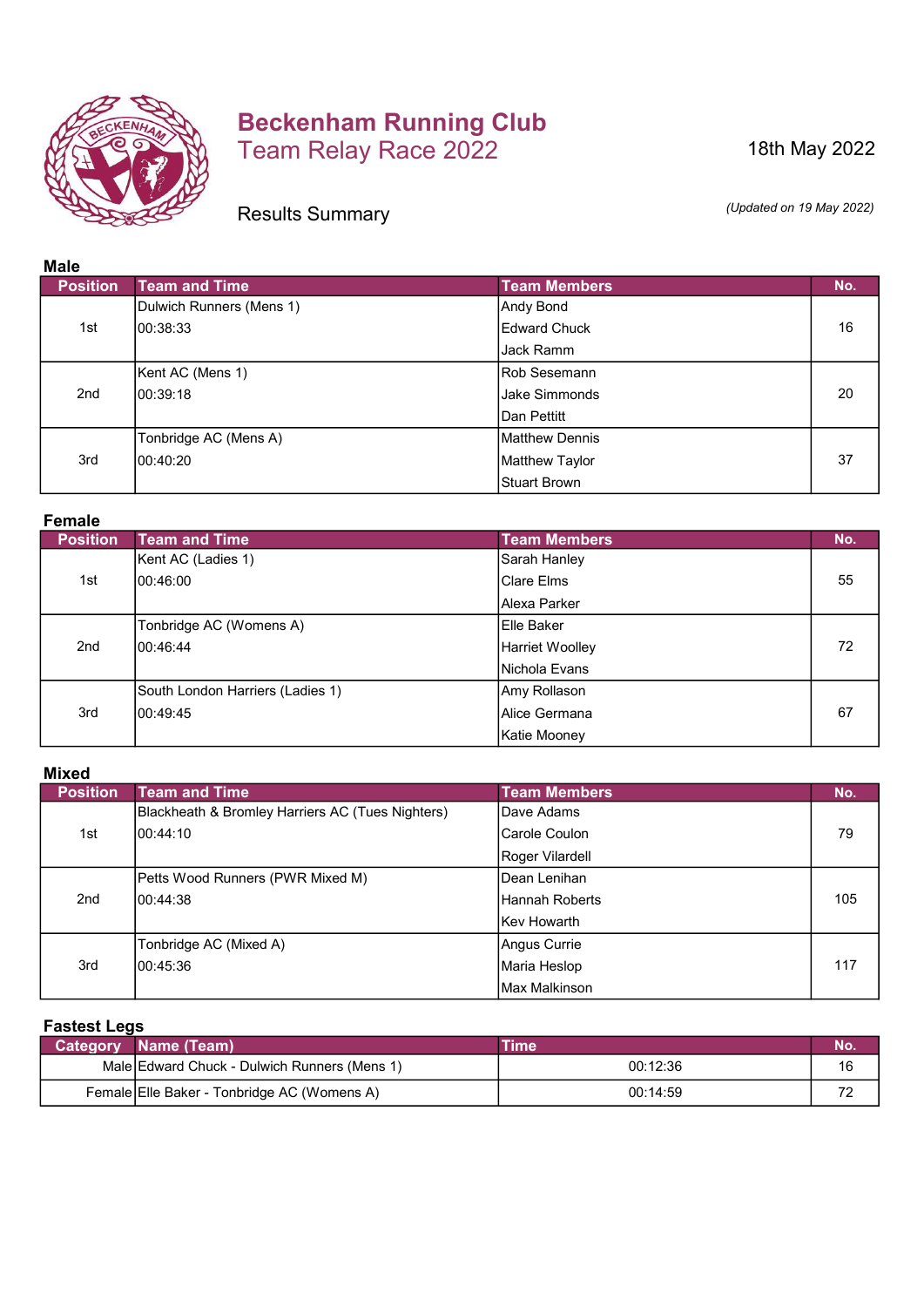

#### Beckenham Running Club Team Relay Race 2022

#### Full Results

18th May 2022

(Updated on 31 May 2022)

| <b>Position</b> | <b>Team Name</b>                                 | Team No.       | Category | <b>Runner A</b>          | <b>Runner B</b>               | <b>Runner C</b>              | <b>Time</b> |
|-----------------|--------------------------------------------------|----------------|----------|--------------------------|-------------------------------|------------------------------|-------------|
| $\mathbf{1}$    | Dulwich Runners (Mens 1)                         | 16             | Mens     | Andy Bond (13:10)        | Edward Chuck (12:36)          | Jack Ramm (12:47)            | 00:38:33    |
| $\overline{c}$  | Kent AC (Mens 1)                                 | 20             | Mens     | Rob Sesemann (12:59)     | Jake Simmonds (13:06)         | Dan Pettitt (13:13)          | 00:39:18    |
| 3               | Tonbridge AC (Mens A)                            | 37             | Mens     | Matthew Dennis (13:56)   | Matthew Taylor (12:57)        | Stuart Brown (13:27)         | 00:40:20    |
| 4               | Dulwich Runners (Mens 3)                         | 18             | Mens     | Rob Armstrong (13:16)    | Tom South (13:58)             | Tim Bowen (13:30)            | 00:40:44    |
| 5               | Dulwich Runners (Mens 2)                         | 17             | Mens     | Ben Howe (13:25)         | Joe Hallsworth (13:44)        | Shane O'Neill (13:44)        | 00:40:53    |
| 6               | Cambridge Harriers (Mens 5)                      | 6              | Mens     | Dean Lacey (12:49)       | Thomas Brooke (13:44)         | Andrew Doyle (14:39)         | 00:41:12    |
| $\overline{7}$  | Kent AC (Mens 2)                                 | 21             | Mens     | Peter Lighting (13:42)   | Adrian Lowther (14:06)        | Jonathan Tipper (13:35)      | 00:41:23    |
| 8               | Cambridge Harriers (Mens 1)                      | 3              | Mens     | James McDonald (13:58)   | David Worden (14:12)          | Chris Loudon (13:49)         | 00:41:59    |
| 9               | Tunbridge Wells Harriers (TWH A)                 | 41             | Mens     | Alex Jeffreys (13:57)    | Patrick Bareham (14:49)       | Alex Reid (13:48)            | 00:42:34    |
| 10              | Kent AC (Mens 3)                                 | 22             | Mens     | George Russell (13:40)   | Michael Longley (14:11)       | lan Ellwood (14:56)          | 00:42:47    |
| 11              | Croydon Harriers (Men 1)                         | 12             | Mens     | Phil Symonds (13:39)     | Glenn Barden (15:32)          | Pat Lucas (14:20)            | 00:43:31    |
| 12              | Blackheath & Bromley Harriers AC (Tues Nighters) | 79             | Mixed    | Dave Adams (14:17)       | Carole Coulon (15:39)         | Roger Vilardell (14:14)      | 00:44:10    |
| 13              | Cambridge Harriers (Mens 2)                      | $\overline{4}$ | Mens     | Danny Easton (15:25)     | Luke Ford (14:18)             | Peter Reynolds (14:50)       | 00:44:33    |
| 14              | Petts Wood Runners (PWR Mixed M)                 | 105            | Mixed    | Dean Lenihan (15:06)     | Hannah Roberts (15:14)        | Kev Howarth (14:18)          | 00:44:38    |
| 15              | Tonbridge AC (Mens B)                            | 38             | Mens     | Callum Laing (14:09)     | Julian Rendall (14:43)        | Tom Rule (15:50)             | 00:44:42    |
| 16              | South London Harriers (SLH Men A)                | 32             | Mens     | James Lyne (13:48)       | Paul Ramsier (15:50)          | Daniel Gillett (15:26)       | 00:45:04    |
| 17              | Petts Wood Runners (PWR Men J)                   | 29             | Mens     | Andy Tippett (15:50)     | Simon Dobson (14:46)          | Adam Wilkinson (14:34)       | 00:45:10    |
| 18              | Tunbridge Wells Harriers (TWH C)                 | 43             | Mens     | Alex Holmes (15:50)      | Liam White (13:31)            | Craig Chapman (15:56)        | 00:45:17    |
| 19              | Cambridge Harriers (Mens 7)                      | 8              | Mens     | Ben Rew (14:49)          | Duncan Hope (15:00)           | James Pitts (15:40)          | 00:45:29    |
| 20              | Tonbridge AC (Mixed A)                           | 117            | Mixed    | Angus Currie (14:23)     | Maria Heslop (16:27)          | Max Malkinson (14:46)        | 00:45:36    |
| 21              | Hastings Runners (Mixed)                         | 101            | Mixed    | Yolanda King (16:40)     | Will Withecombe (14:35)       | Matt Edmonds (14:22)         | 00:45:37    |
| 22              | Kent AC (Ladies 1)                               | 55             | Ladies   | Sarah Hanley (15:04)     | Clare Elms (15:44)            | Alexa Parker (15:12)         | 00:46:00    |
| 23              | Tunbridge Wells Harriers (TWH Mixed A)           | 121            | Mixed    | Matt Ferris (14:55)      | Cathy Gill (16:17)            | Dave Weston (15:04)          | 00:46:16    |
| 24              | Tunbridge Wells Harriers (TWH B)                 | 42             | Mens     | Keith Mitchell (14:51)   | James Sarre (15:26)           | Mike King (16:05)            | 00:46:22    |
| 25              | Striders of Croydon (Mens A)                     | 34             | Mens     | Lee Flanagan (15:24)     | Erik Schrijnemaekers (15:44)  | Matthew Stone (15:19)        | 00:46:27    |
| 26              | Petts Wood Runners (PWR Mixed N)                 | 106            | Mixed    | Gavin MacKay (15:57)     | Emma Crawford (16:38)         | Steve Taylor (14:03)         | 00:46:38    |
| 27              | Kent AC (Mixed 1)                                | 102            | Mixed    | Olly Buck (14:10)        | Victoria Buck (16:39)         | Amelia Pettitt (15:51)       | 00:46:40    |
| 28              | Cambridge Harriers (Mens 3)                      | 5              | Mens     | Dmitrij Savickij (15:02) | Dom Fiore (15:38)             | Christian Poulton (16:02)    | 00:46:42    |
| 29              | Tonbridge AC (Womens A)                          | 72             | Ladies   | Elle Baker (14:59)       | Harriet Woolley (15:36)       | Nichola Evans (16:09)        | 00:46:44    |
| 30              | Orpington Road Runners (ORR Whippets)            | 23             | Mens     | David Lilley (14:08)     | James Willingham (14:52)      | Simon Collins (17:58)        | 00:46:58    |
| 31              | Tonbridge AC (Mens C)                            | 39             | Mens     | Jacek Traczynski (15:45) | Mark Pitcairn-Knowles (16:07) | Anthony Bennett (15:46)      | 00:47:38    |
| 32              | Dulwich Runners (Mixed 1)                        | 99             | Mixed    | Wayne Lashley (15:19)    | Christine Dmitrov (18:21)     | Adrian Russell (14:21)       | 00:48:01    |
| 33              | Croydon Harriers (Men 2)                         | 13             | Mens     | Douglas Aikman (15:01)   | David White (16:48)           | Joseph O'Keefe (16:13)       | 00:48:02    |
| 34              | Striders of Croydon (Mens B)                     | 35             | Mens     | Martin Filer (15:42)     | Luke Burden (16:31)           | Conor O'hara Barrett (15:53) | 00:48:06    |
| 35              | Petts Wood Runners (PWR Men G)                   | 26             | Mens     | Matthew Pond (15:35)     | Marcus Elwes (16:58)          | Stephen Pond (15:51)         | 00:48:24    |
| 36              | Tunbridge Wells Harriers (TWH G)                 | 47             | Mens     | Andy Eames (15:51)       | Richard Carter (16:06)        | Saul Harris (17:15)          | 00:49:12    |
| 37              | Petts Wood Runners (PWR Men L)                   | 31             | Mens     | Manuel Sammut (15:29)    | James Wall (16:36)            | John Gurney (17:08)          | 00:49:13    |
| 38              | Tunbridge Wells Harriers (TWH F)                 | 46             | Mens     | Mike Cardall (15:48)     | Anthony Brown (15:54)         | Rob Winter (17:41)           | 00:49:23    |
| 39              | Tunbridge Wells Harriers (TWH D)                 | 44             | Mens     | Mike Staddon (15:20)     | Dave Hadaway (17:37)          | Alex Blackall (16:31)        | 00:49:28    |
| 40              | Dulwich Runners (Mixed 2)                        | 100            | Mixed    | James Burrows (15:55)    | Catherine Buglass (19:27)     | Shane Boyce (14:20)          | 00:49:42    |
| 41              | Petts Wood Runners (PWR Men I)                   | 28             | Mens     | Dave Groom (18:33)       | Daniel Selman (15:55)         | Kev Chadwick (15:16)         | 00:49:44    |
| 42              | South London Harriers (Ladies 1)                 | 67             | Ladies   | Amy Rollason (16:10)     | Alice Germana (16:33)         | Katie Mooney (17:02)         | 00:49:45    |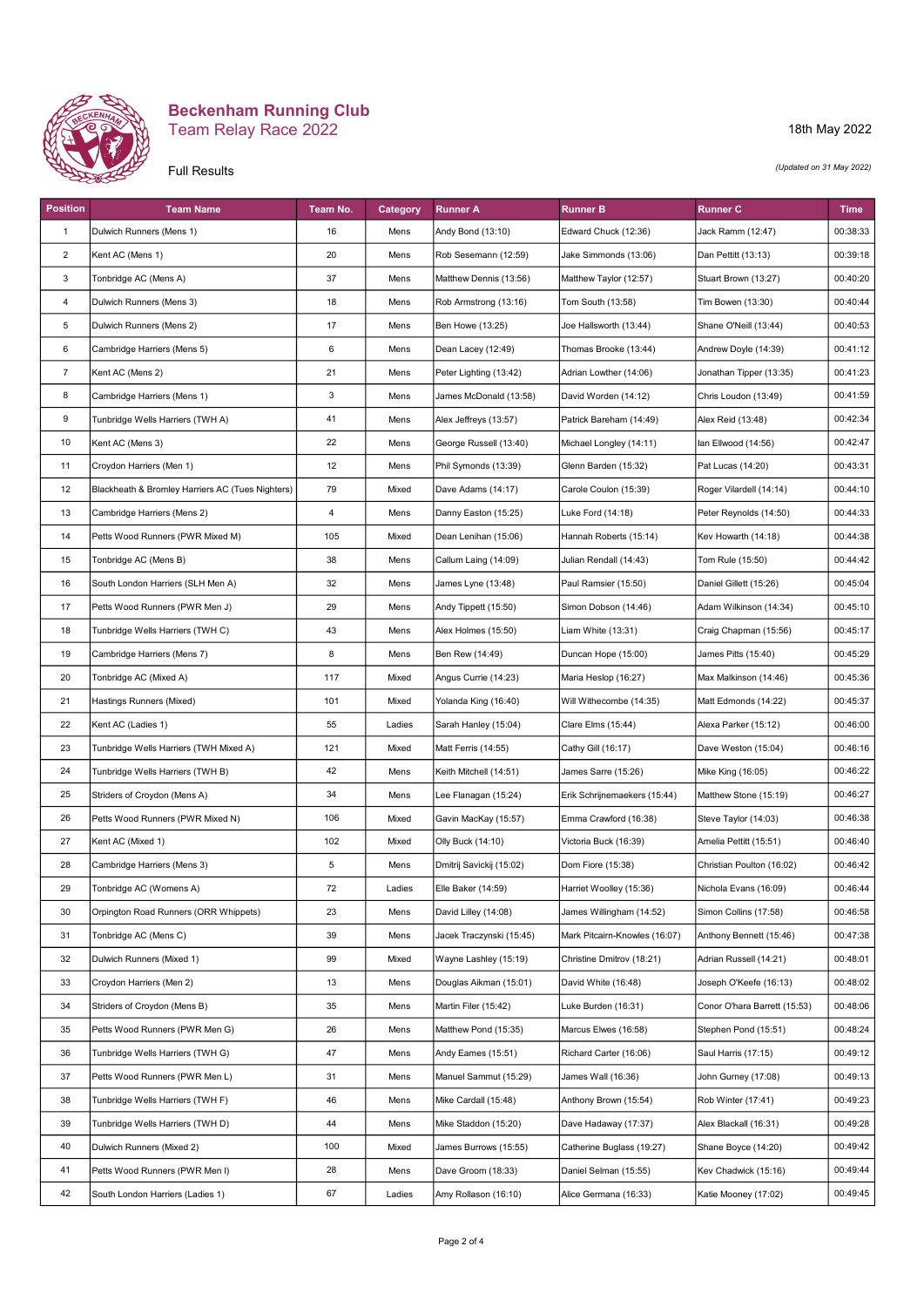| 43 | Kent AC (Ladies 4)                              | 57             | Ladies         | Nesrin Sebanchi (16:32)       | Vicky Boyle (16:50)        | Ali Farrell (16:35)          | 00:49:57 |
|----|-------------------------------------------------|----------------|----------------|-------------------------------|----------------------------|------------------------------|----------|
| 44 | South London Harriers (SLH Men B)               | 33             | Mens           | Shaun Cooney (16:11)          | George Tovey (16:13)       | John Foss (17:43)            | 00:50:07 |
| 45 | Unattached (Humble running)                     | 49             | Mens           | Daniel Clayton (17:56)        | Sam Kemp (16:34)           | Chris Husillos (16:04)       | 00:50:34 |
| 46 | Tonbridge AC (Womens B)                         | 73             | Ladies         | Ella Ayden (16:43)            | Polly Moses (18:02)        | Emily Geake (16:18)          | 00:51:03 |
| 47 | Tonbridge AC (Mens D)                           | 40             | Mens           | Chris Potter (17:08)          | Derek Jee (17:15)          | Tony Fullbrook (16:48)       | 00:51:11 |
| 48 | Tonbridge AC (Mixed B)                          | 118            | Mixed          | Lewis Jones (16:13)           | Sean Climo (17:13)         | Penny Pilbeam (18:23)        | 00:51:49 |
| 49 | Striders of Croydon (Mens C)                    | 36             | Mens           | Stephen Kennefick (18:27)     | Stephen Allport (17:27)    | Marc Burrows (16:04)         | 00:51:58 |
| 50 | Cambridge Harriers (Mens 6)                     | $\overline{7}$ | Mens           | George Siskos (17:19)         | Martin Hawkins (18:33)     | David Reader (16:18)         | 00:52:10 |
| 51 | Tunbridge Wells Harriers (TWH E)                | 45             | Mens           | Colin Timmins (17:04)         | Stuart Corke (16:44)       | Andy Joad (18:26)            | 00:52:14 |
| 52 | Kent AC (Ladies 3)                              | 56             | Ladies         | Parris Williams (17:54)       | Isabel Bradley (16:55)     | Gen Blanch (17:34)           | 00:52:23 |
| 53 | South London Harriers (Ladies 2)                | 68             | Ladies         | Lin Skinner (17:14)           | Ruth Hutton (17:45)        | Natalie Harmer (17:35)       | 00:52:34 |
| 54 | Tonbridge AC (Crush Mixed)                      | 120            | Mixed          | Huxley Crush (14:00)          | Anthony Crush (16:23)      | Angie Crush (22:18)          | 00:52:41 |
| 55 | Cambridge Harriers (Mixed 1)                    | 90             | Mixed          | Graham Maynard (17:00)        | Clem Dixon (18:02)         | Violeta Shestakov (17:50)    | 00:52:52 |
| 56 | Dulwich Runners (Ladies 1)                      | 54             | Ladies         | Emma Ibell (17:38)            | Clare Norris (17:35)       | Andrea Pickup (17:43)        | 00:52:56 |
| 57 | Croydon Harriers (Men 3)                        | 14             | Mens           | James Moore (17:20)           | Neil Aikman (17:43)        | Terry Lapins (18:10)         | 00:53:13 |
| 58 | Blackheath & Bromley Harriers AC (RoCS)         | $\mathbf{1}$   | Mens           | Steve Hough (15:12)           | Chris Pike (20:26)         | Rod Harrington (17:54)       | 00:53:32 |
| 59 | Striders of Croydon (Womens A)                  | 71             | Ladies         | Jennifer Gutteridge (17:55)   | Consuelo Kennefick (17:56) | Niamh Vincent (18:12)        | 00:54:03 |
| 60 | Bromley Veterans AC (Holy Fit)                  | $\overline{2}$ | Mens           | Peter Howe (17:39)            | John Leeson (20:31)        | Tim Sowter (16:43)           | 00:54:53 |
| 61 | Beckenham RC (Mixed)                            | 126            | Mixed          | Aurelia Osborne (17:07)       | Andy Regan (17:13)         | Amy Harris (20:36)           | 00:54:56 |
| 62 | Crystal Palace Fun Runners (The Dynamissimos)   | 15             | Mens           | Chris Dyke (18:04)            | Paul Mann (19:08)          | George Caswell (17:47)       | 00:54:59 |
| 63 | Kent AC (Ladies 5)                              | 58             | Ladies         | Victoria Cartwright (17:47)   | Sally Urquhart (17:50)     | Jo Wint (19:33)              | 00:55:10 |
| 64 | Blackheath & Bromley Harriers AC (DIF)          | 76             | Mixed          | lan Scott (16:19)             | Faye Scott (21:00)         | Damian Hayes (18:00)         | 00:55:19 |
| 65 | Crystal Palace Fun Runners (The Elites)         | 92             | Mixed          | Tim Shakespeare (15:53)       | Richard Hall-Smith (15:01) | Viv Foster (24:30)           | 00:55:24 |
| 66 | Blackheath & Bromley Harriers AC (MIS)          | 78             | Mens           | Steve Pairman (17:43)         | lain Swatton (20:03)       | David Beadle (18:01)         | 00:55:47 |
| 67 | Petts Wood Runners (PWR Mixed F)                | 104            | Mixed          | Jenny Leng (18:48)            | Jeremy Benson (18:06)      | lan Bauly (19:12)            | 00:56:06 |
| 68 | Petts Wood Runners (PWR Ladies T)               | 66             | Ladies         | Sally Haffenden (18:13)       | Chloe Haffenden (18:02)    | Fi Willis (20:20)            | 00:56:35 |
| 69 | Tunbridge Wells Harriers (TWH Ladies)           | 75             | Ladies         | Alice Manners (17:41)         | Sophie Carr (19:44)        | Emily Manners (19:13)        | 00:56:38 |
| 70 | Blackheath & Bromley Harriers AC (GoaL)         | 77             | Mixed          | Ashley Pearson (17:43)        | Luigi Arcuri (20:00)       | Ozzie Adams (19:06)          | 00:56:49 |
| 71 | Tunbridge Wells Harriers (TWH Mixed B)          | 122            | Mixed          | Simon Holford (20:12)         | Jillian Holford (18:32)    | George Harris (18:27)        | 00:57:11 |
| 72 | Petts Wood Runners (PWR Mixed Q)                | 109            | Mixed          | Mike Roberts (19:36)          | Wendy Everest (21:48)      | Mike Springett (15:52)       | 00:57:16 |
| 73 | Tunbridge Wells Harriers (TWH H)                | 48             | Mens           | Michael Russell (19:01)       | Andrew Deighton (19:21)    | Cliff Gray (19:00)           | 00:57:22 |
| 74 | Orpington Road Runners (ORR Gazelles)           | 60             | Ladies         | Annette Shrimpton (18:32)     | Anita Dubery (19:27)       | Samantha Goffin (19:28)      | 00:57:27 |
| 75 | Petts Wood Runners (PWR Mixed E)                | 103            | Mixed          | David Moore (17:45)           | Jason Mercer (17:10)       | Hilary Morton (23:06)        | 00:58:01 |
| 76 | Tonbridge AC (Mixed C)                          | 119            | Mixed          | Grazia Manzotti (19:13)       | Andrew Wood (16:53)        | Cain Bradley (21:57)         | 00:58:03 |
| 77 | Orpington Road Runners (ORR Hyenas)             | 24             | Mens           | Martin Pointing (20:58)       | Rob Lawrence (21:22)       | Gavin Kitchingham (16:11)    | 00:58:31 |
| 78 | South London Harriers (SLH Mixed A)             | 112            | Mixed          | Mellissa Oliver (19:37)       | Michael Ashiotis (19:19)   | Shun-lai Chan (19:57)        | 00:58:53 |
| 79 | Petts Wood Runners (PWR Men K)                  | 30             | Mens           | Johnny Gill (19:15)           | Mike Reeves (18:49)        | Andrew Stubbs (21:02)        | 00:59:06 |
| 80 | Dulwich Runners (Mens 4)                        | 19             | Mens           | Martin Kelsen (17:53)         | Mike Mann (20:32)          | Dave West (20:48)            | 00:59:13 |
| 81 | Crystal Palace Fun Runners (CPFR Dinos)         | 94             | Mixed          | Jane Haile (19:20)            | Chris Balmer (22:08)       | Jake Telford (17:49)         | 00:59:17 |
| 82 | Petts Wood Runners (PWR Ladies A)               | 63             | Ladies         | Alice Neal (20:13)            | Nat Juchau (19:49)         | Nat Jacques (19:32)          | 00:59:34 |
| 83 | Tunbridge Wells Harriers (TWH Mixed C)          | 123            |                | Emily Nash (17:52)            | David French (21:21)       | Suzannah Kinsella (20:31)    | 00:59:44 |
| 84 | Striders of Croydon (Mixed C)                   | 115            | Mixed<br>Mixed | Michael Smaldon (17:22)       | Vanessa Wheeler (23:02)    | Mark Harman (19:36)          | 01:00:00 |
| 85 |                                                 |                |                |                               |                            |                              | 01:00:05 |
|    | Crystal Palace Fun Runners (Pootling Palatians) | 91             | Mixed          | James Pimperton (18:26)       | Suzanne Pink (24:04)       | Gareth Morris (17:35)        |          |
| 86 | Kent AC (Ladies 6)                              | 59             | Ladies         | Zuzana Nemockova (18:25)      | Abby Clyndes (22:18)       | Jo Mott (19:53)              | 01:00:36 |
| 87 | Crystal Palace Fun Runners (CPFR GMN)           | 96             | Mixed          | Gaby Drinkwater (20:07)       | Mark Muffett (21:04)       | Noemie Cavaillon-Ram (19:42) | 01:00:53 |
| 88 | Tonbridge AC (Womens C)                         | 74             | Ladies         | Lucy Pitcairn-Knowles (19:12) | Deniz Bowart (21:20)       | Pearl Pearce (20:57)         | 01:01:29 |
| 89 | Petts Wood Runners (PWR Men H)                  | 27             | Mens           | Nigel Hewson (20:40)          | Ben Clarkson (21:07)       | Trevor Adams (20:16)         | 01:02:03 |
| 90 | Cambridge Harriers (Mens 8)                     | 9              | Mens           | Paul Kent (20:33)             | lan McArthy (19:57)        | (21:36)                      | 01:02:06 |